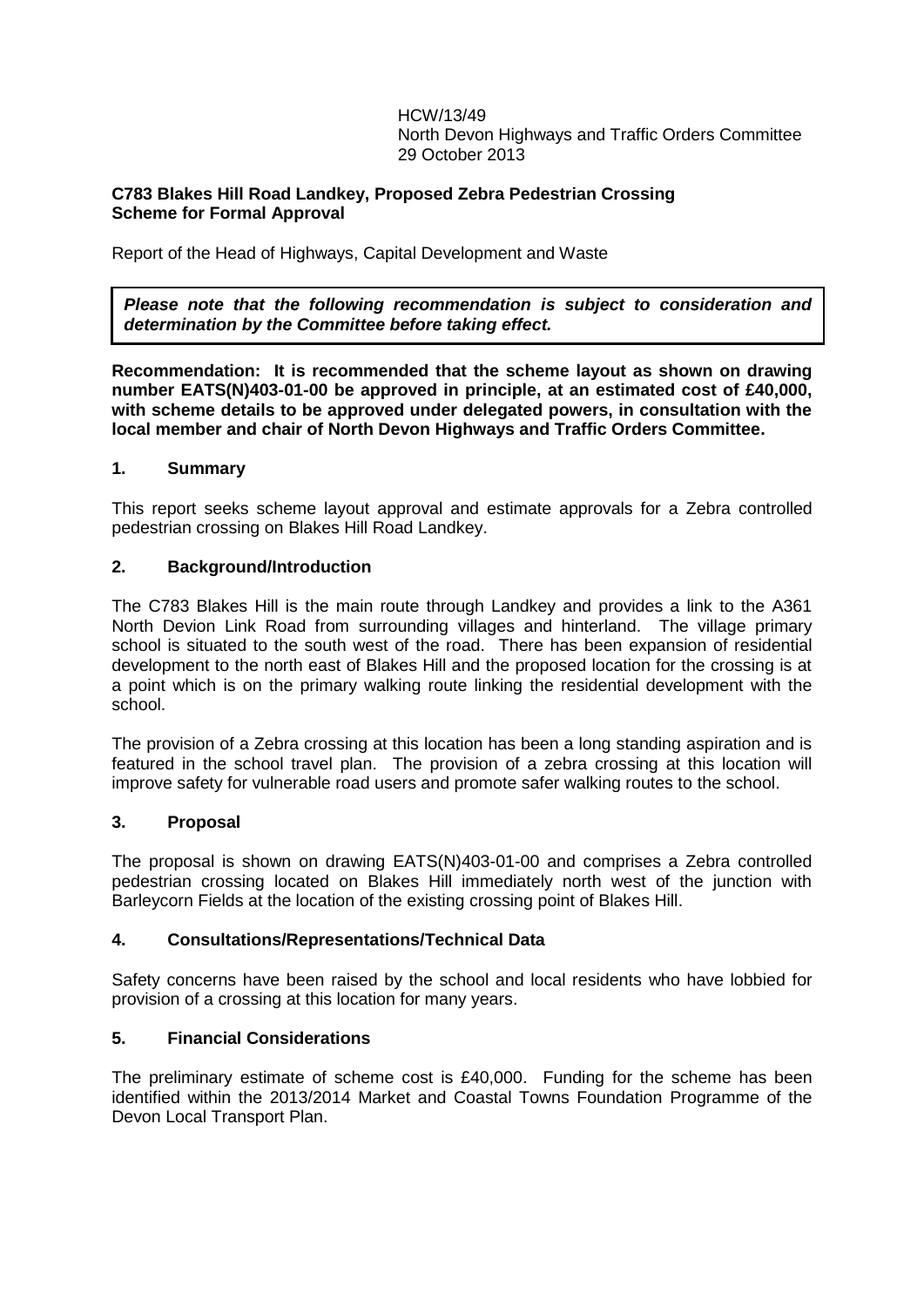# **6. Sustainability Considerations**

The scheme will support school travel plans and encourage walking, contributing towards a positive carbon impact by reducing car journeys.

# **7. Carbon Impact Considerations**

The scheme will support school travel plans and encourage walking, contributing towards a positive carbon impact by reducing car journeys.

# **8. Equality Considerations**

An Equality Impact and Needs Assessment (EINA) was undertaken for the Local Transport Plan. No negative impacts were identified.

#### **9. Legal Considerations**

The proposal will be advertised in accordance with the Road Traffic Regulation Act 1984.

#### **10. Risk Management Considerations**

Financial risk has been identified and appropriate allowances have been made within the scheme estimate and capital programme to protect the Council's position.

#### **11. Public Health Impact**

None.

### **12. Options/Alternatives**

Alternative crossing designs and locations were considered. The indicated location provides reinforcement of the existing crossing point of Blakes Hill

### **13. Reason for Recommendation/Conclusion**

Provision of a Zebra crossing at this location will enhance school and pedestrian links within the village and improve road safety for vulnerable users.

> David Whitton Head of Highways, Capital Development and Waste

### **Electoral Division: Chulmleigh & Swimbridge**

Local Government Act 1972: List of Background Papers

Contact for enquiries: Rhys Davies

Room No. Barnstaple Civic Centre

Tel No: (07967040366

Background Paper **Date Date Container Container Paper File Reference** 

Nil

rd111013ndh sc/cr/landkey blakes hill zebra crossing 02 hq 211013